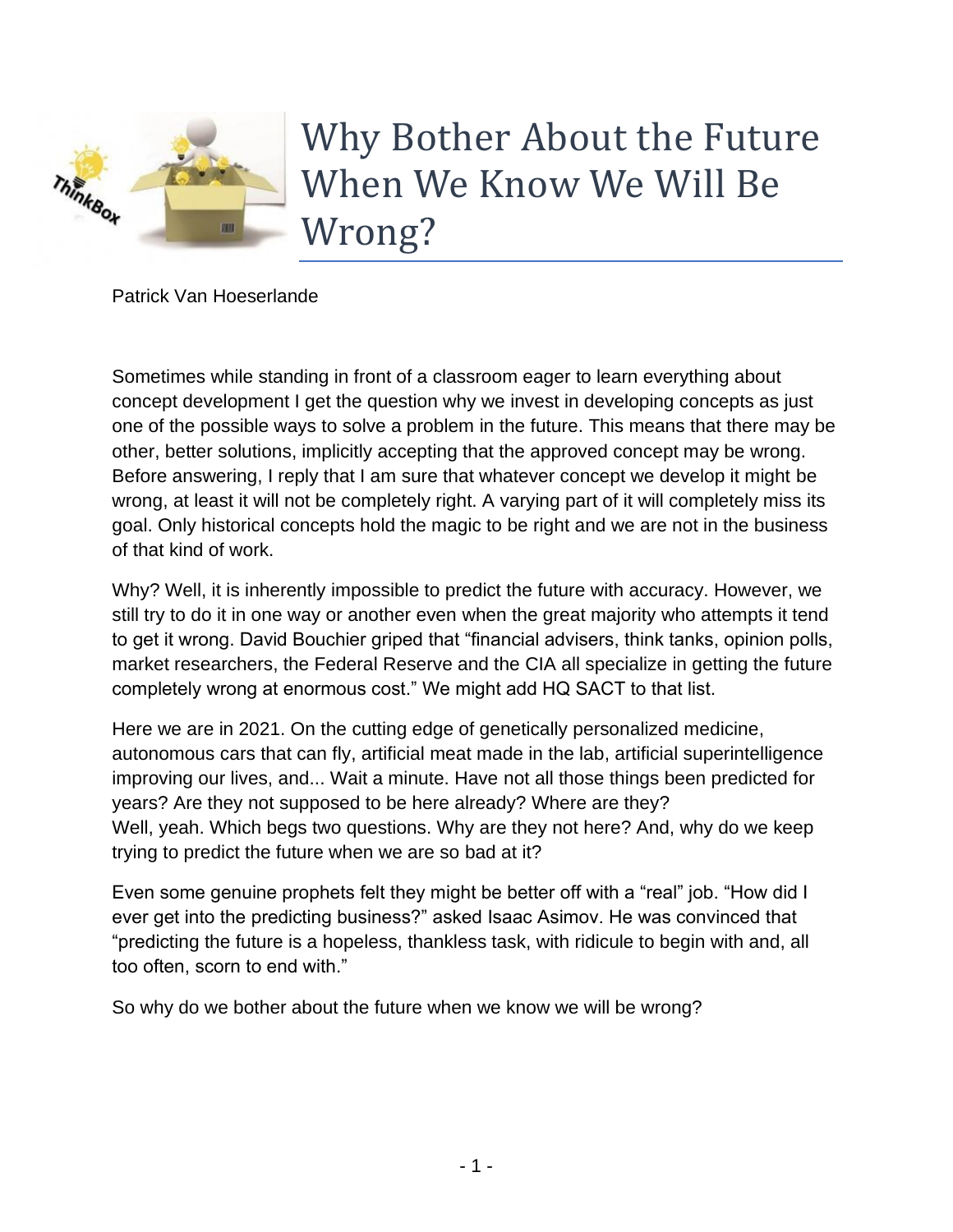## **Lost in the woods**

Suppose you wake up in the middle of a forest with no idea how you got there and where you are. Truly lost in mind and space. You first wonder if this is a dream. Or, have you lost your mind? After a while, you calm down and assess the situation.

You have many options, but the first thing you have to decide is if you want to survive. If yes, than there only one option and that is to have a plan. Working as a K9 SAR volunteer, I know that doing nothing or giving up is the biggest killer when being lost.

Considering your predicament, you are not sure if somebody will miss you. Even if somebody would report your disappearance to the authorities, where would they look for you? You are here without the slightest idea where 'here' is. How would somebody else know where you could be? You could be abducted by some aliens and be on another planet. So, scrap one of the smartest options when lost and missed with a good idea where to look for you, i.e. staying put and arranging for shelter and water.

Besides playing a local Robinson Crusoe and live long on your undiscovered island in the woods, your only chance of survival is to walk in one direction making sure they can trace you. Which direction? Preferably towards a highly visible landmark and if you do not see any, the direction that is easiest to keep going. Your decision to start moving in a determined direction is a plan. Is it the best plan? Most probably not, but it is much better than no plan. Why?

During the First World War, a small group of Hungarian troops was camped in the Alps. Their commander, a young lieutenant, decided to send out a small group of men on a scouting mission. Shortly after the scouting group left it began to snow, and it snowed steadily for two days. The scouting squad did not return, and the young officer, something of an intellectual and an idealist, suffered a paroxysm of guilt over having sent his men to their death. In his torment, he questioned not only his decision to send out the scouting mission, but also the war itself and his own role in it.

Suddenly, unexpectedly, on the third day the long-overdue scouting squad returned. There was great joy in the camp and the young commander questioned his men eagerly. "Where were you?" he asked. "How did you survive, how did you find your way back?" The sergeant who had led the scouts replied, "We were lost in the snow and we had given up hope, had resigned ourselves to die. Then one of the men found a map in his pocket. With its help, we knew we could find our way back. We made camp, waited for the snow to stop, and then as soon as we could travel we returned here." The young commander asked to see this wonderful map. It was a map not of the Alps but of the Pyrenees!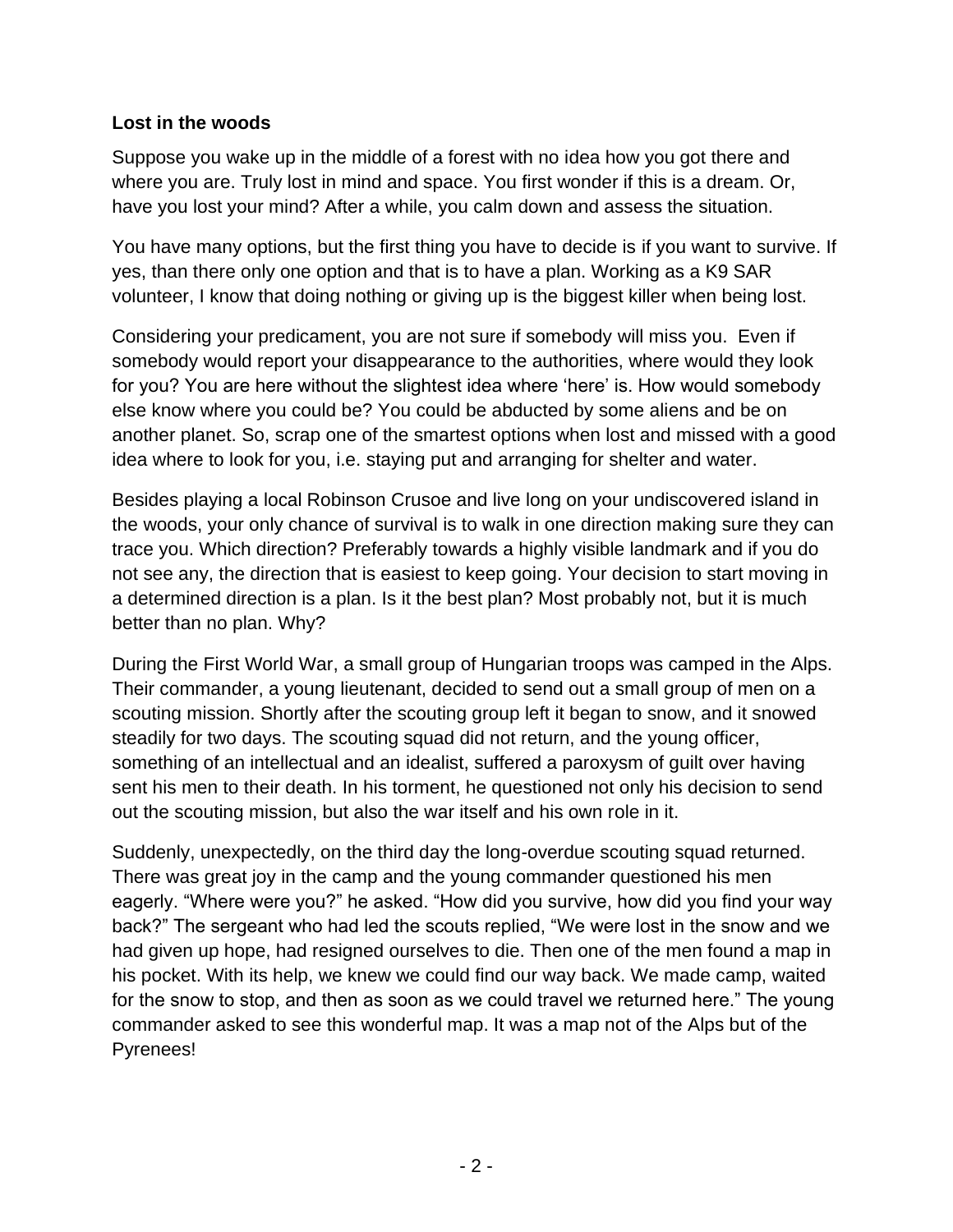Some writers have expanded the moral of this story, but the sole role of the map was to calm the soldiers as they could find their way back to camp on their own.

The mere existence of a plan improves your survivability by enhancing your comfort and hence safeguarding your reasoning skills.

## **But why are we so wrong about the future?**

Before we further consider why we need to predict the future, let us explore the reasons why we will be (mostly) wrong about it.

Psychology research suggests that the more desirable a future event is, the more likely people think it is. This so-called unrealistic optimism makes you think that good things are more likely to happen to you than to other people, whereas bad things are less likely. People predict that they are less likely than others to experience illness, injury, divorce, death, and other adverse events - even when they are exposed to the same risk factors. This is also true for our predictions about groups and organizations. Are we not all thinking that NATO will stay forever and that we will prevail over every adversary?

Sometimes predictions are influenced more subliminally. You may unwittingly only gather and synthesize facts that support the outcome you want. Anxiety is such a devious influencer, but also strongly held beliefs. The self-interest influencing people's predictions is simply their desire to be right. People predict outcomes that will affirm their beliefs about the world: that democracy is winning, that good will conquer, that we will find the right technologic solution for world threating problems... People committed to something have a stake in the outcome, and thus they assess a higher success rate. Strongly held beliefs become self-interested beliefs. In other words, to get better at predicting you need to ban your prejudices from their probability equations. That is why we need to adhere to methods and use heterogeneous teams.

Since the Renaissance, science and technology have dominated our visions of tomorrow, our common dream to "go where no-one has been gone before". However, the actual pace of technology has usually surpassed that expected by those peering in to the future, the quantum leaps made possible by a new discovery being impossible to anticipate. In 1898, H.G. Wells nailed a number of technologies like radio, movies, and air conditioning, which were to be but underestimated how quickly they would appear, about 40 years instead of his projected 200. Wells was off by almost a century when it came to man's landing on the moon, analogous perhaps to how we will misread the rapid evolution of current technology.

Even more than overshooting technological achievements, however, has been the failures to anticipate major social change, or in our case, the military use of those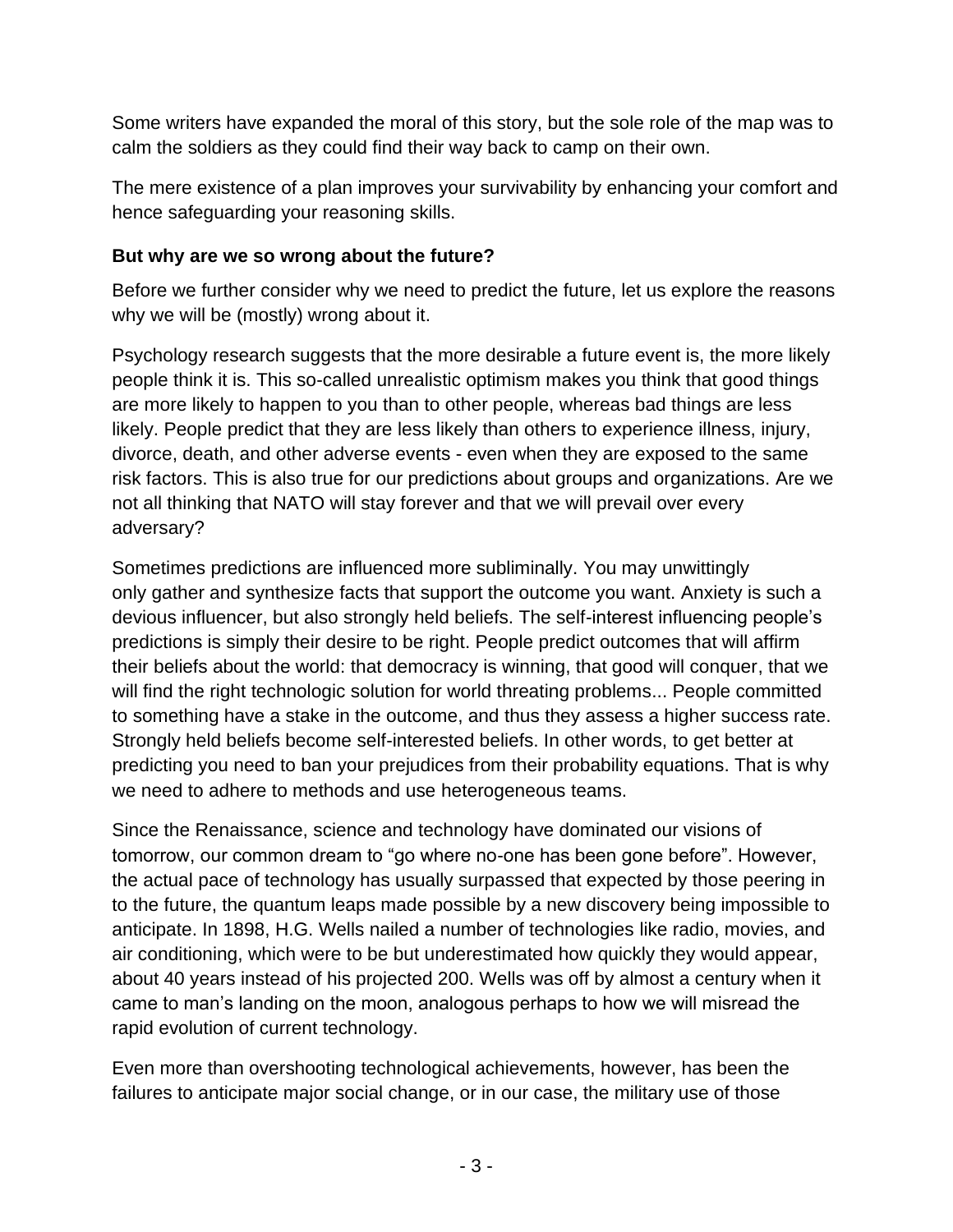technologies. The bias towards predicting technological versus capability progress has been and continues to be an Achilles heel. The next technological wave is easier to see coming than the disruptive tsunami of its employment. It is ideas and concepts, not technology, that have stirred the biggest changes in human and military history. Not technology is disruptive; its employment causes the disruptive effect on the equilibrium. Agree, some new and futuristic technologies lend them better or easier to disruptive applications, but old tech can as powerful in a surprising manner.

## **So why doing it?**

Back to being lost in the forest. Your plan of hiking in one direction not only gives you peace of mind; it also helps you to recognize an opportunity when you see one. Following Lewis Caroll advice that only when you know where you are heading, you will recognize the road leading to your destination. You will also be able to recognize a path that does not lead to your destination. At that point, you can decide to change your objective and exploit the new opportunity, or just stick to your plan because it is still better. That flexibility of thinking is, according to Albert Einstein, the key to solve problems created by our current thinking.

Now, I will take this mind exercise a step further by 'teleporting' you to an enchanted forest. Here, your thoughts can influence the environment, the future things you will encounter. A few instances after you imagine a road; you could discover indications that there might be one. Walking further, you see a small path broadening ahead leading you in the direction of your objective. A step too far?

Earl Nightingale told us "everything begins with an idea." New ideas can only find their origin in new thinking. First, we imagine our future world and then we see the signs and make it happen. In short, we predict the future because it affects what we do in the present, and what we do in the present shapes that future. We recognize patterns because we already saw them with our mind's eye.

We desperately need predictions about the future, even wrong ones, to help us narrow the infinity of plausible futures down to a manageable handful one. These ideas or concepts of possible futures are our advance scouts infiltrating the undiscovered country ahead to come back with reconnaissance maps of possible worlds to come. Without those, we will be surprised by every event unable to recognize new threats or opportunities.

The study of the psychology of risk perception has found that one of the most powerful influences on fear is uncertainty. The less we know, the more threatened we feel, because lack of knowledge means we don't know what we need to know to protect ourselves... which equates to a lack control over health and safety, life and death.